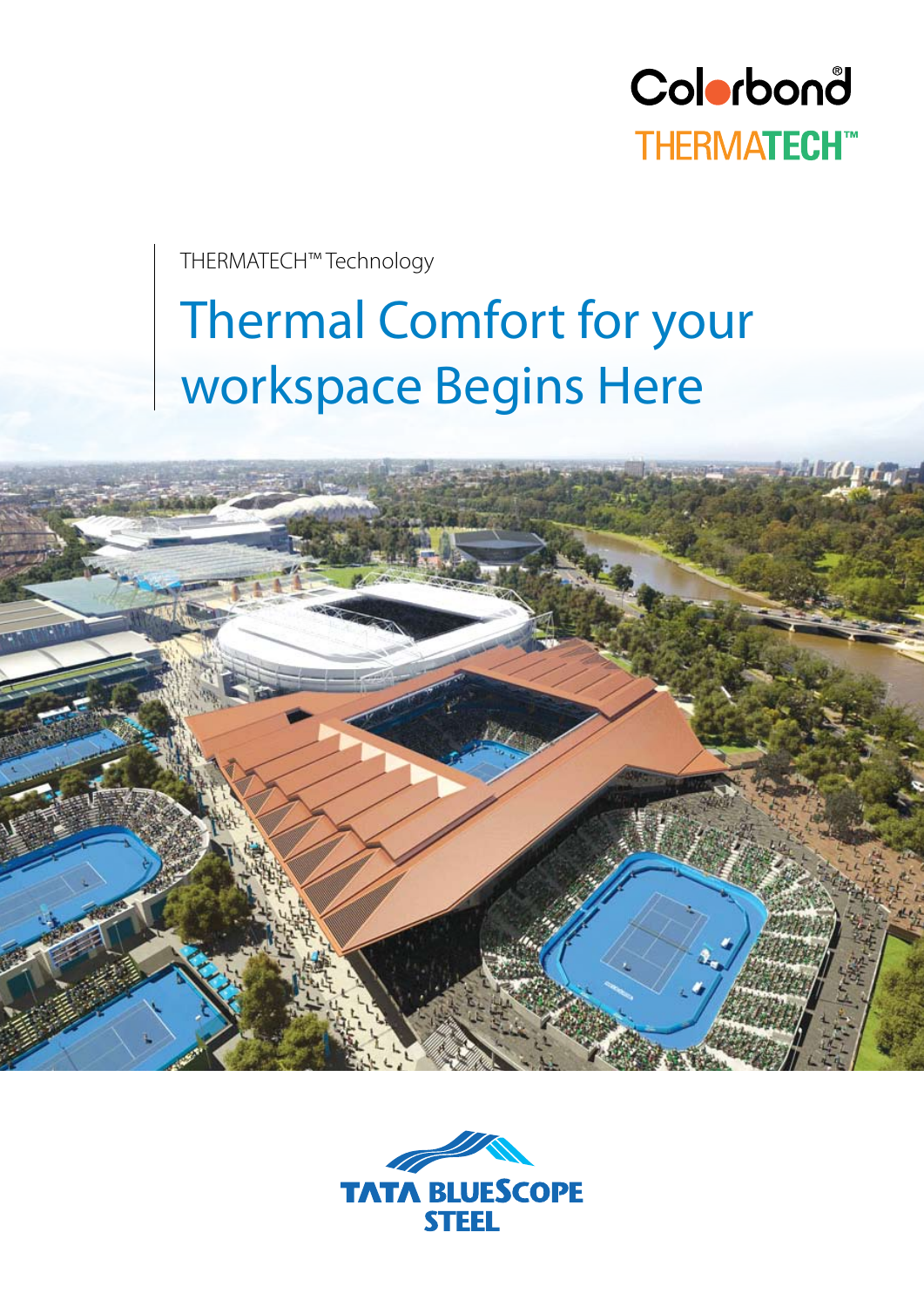### COLORBOND® steel takes Architectural Dreams to the Skies

The development of COLORBOND® steel with THERMATECH™ reflects Tata BlueScope Steel's enduring qualities: innovative, superior, cutting-edge and trend leading. With our THERMATECH™ Solar Reflectance Technology, we are helping in creating a future that is comfortable not just for people, but for the environment too. Combined with COLORBOND® steel's renowned durability, colour retention and flexibility, you now have the power to shape the landscape to suit both your architectural vision and conscience.



## What is THERMATECH™ Solar Reflectance Technology?

- THERMATECH™ Solar Reflectance Technology is incorporated into COLORBOND® steel to lower temperature by absorbing less heat from the sun. COLORBOND® steel can reduce annual cooling energy consumption by up to 15%\* and also reduces peak roof temperature by up to  $6^{\circ}C^{**}$ . In other words, THERMATECH™ is able to increase the Solar Reflectance Index (SRI) of roofing material.
- SRI is a numerical number of a constructed surface's ability to reflect solar heat. A standard black is 0 and a standard white is 100. Higher SRI values indicate a roof whose surface temperature is lower. The SRI mostly a function of a solar reflectance. A building material with a high solar reflectance will probably also have a high SRI.
- THERMATECH™ technology optimizes the thermal performance of every colour in the standard COLORBOND® steel without changing their appearance and provides greater thermal comfort all-year round, whilst using less energy for air-conditioning and helps mitigate the Urban Heat Island (UHI) effect.

\*Depending on level of insulation, colour, building shape, orientation and function.



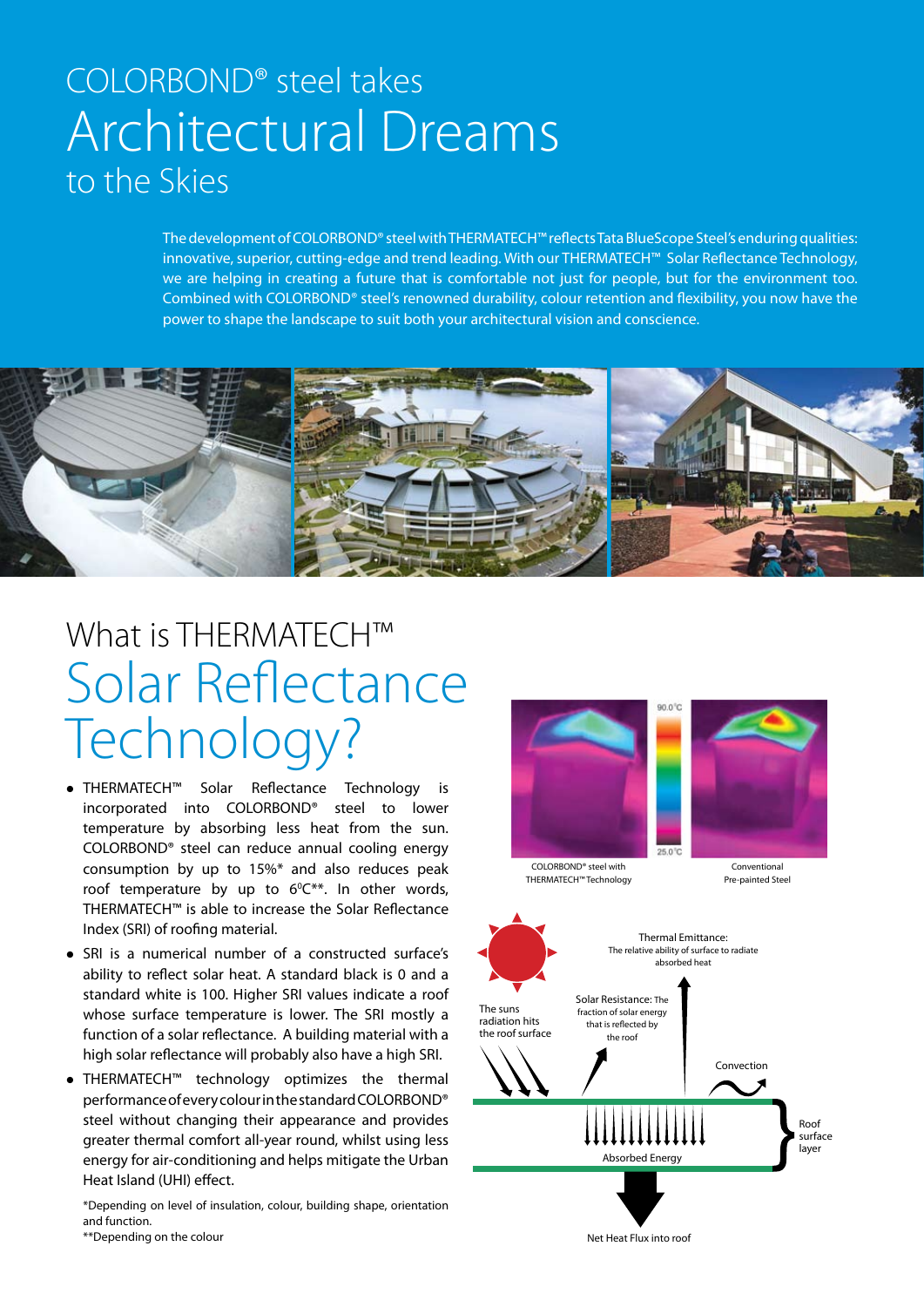

# Why THERMATECH<sup>™</sup> Technology is important?

- Roofing is the key consideration when designing any home or workplace to be thermally efficient and is essential in mitigating the Urban Heat Island (UHI) effect.
- An increasing number of very hot days plus media and government focus on climate change have directed community attention the need for greater thermal efficiency and the fact that we live in a harsh climate.
- Green building rating tools such as Leadership in Energy and Environment Design (LEED) require materials

with high SRI values for mitigating the (UHI) effect. COLORBOND® steel with THERMATECH™ technology is able to provide higher SRI values thus complying with the green building requirements.

• COLORBOND® steel has been one of SAARC's favourite building materials for more than two decades. Today, COLORBOND® steel with THERMATECH™ is keeping pace with the needs and concerns of architects, builders, developers and their customers.

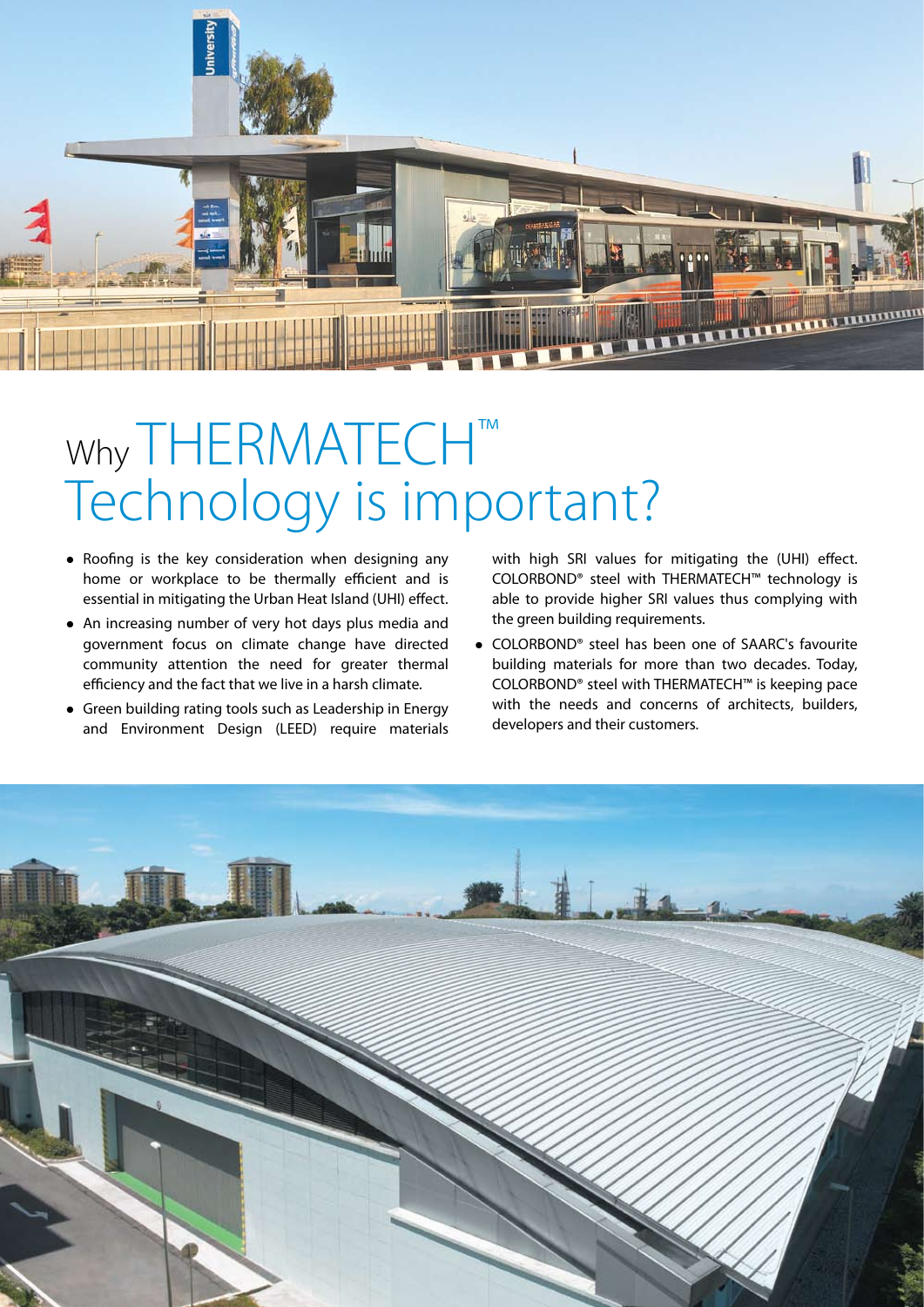# Lower Energy Consumption for the Same Comfort

- THERMATECH™ Solar Reflectance Technology acts as an added insulation in hot weather, making it easier for airconditioning to keep buildings cool
- In moderate to hot climates, compared to roofing material of similar colour with lower solar reflectance, COLORBOND® steel can reduce annual cooling energy consumption by up to 15 %\*.
- COLORBOND® steel with THERMATECH™ technology reduces peak roof temperature by up to 6<sup>0</sup>C\*, depending on the colour.
- Greater comfort while using less energy helps to reduce cost and is friendlier to the environment. \*Depending on level of insulation, colour, building shape and function



### Comparison of Roof Sheet Temperature\* (Insulated)



 $\checkmark$  - COLORBOND® steel

X - Standard pre-painted steel in similar colour

The temperature of the roof sheet is lower due to the THERMATECH™ technology in COLORBOND® steel. This in turn cuts down the heat radiation into the building, making the interior of the building cooler.

#### \* Assuming climatic conditions as under

Solar Radiation = 1000W/sq.m Exterior Temperature = 36°C Wind Speed  $= 0$ Thermal Emittance = 0.85 Bulk Insulation = 100 mm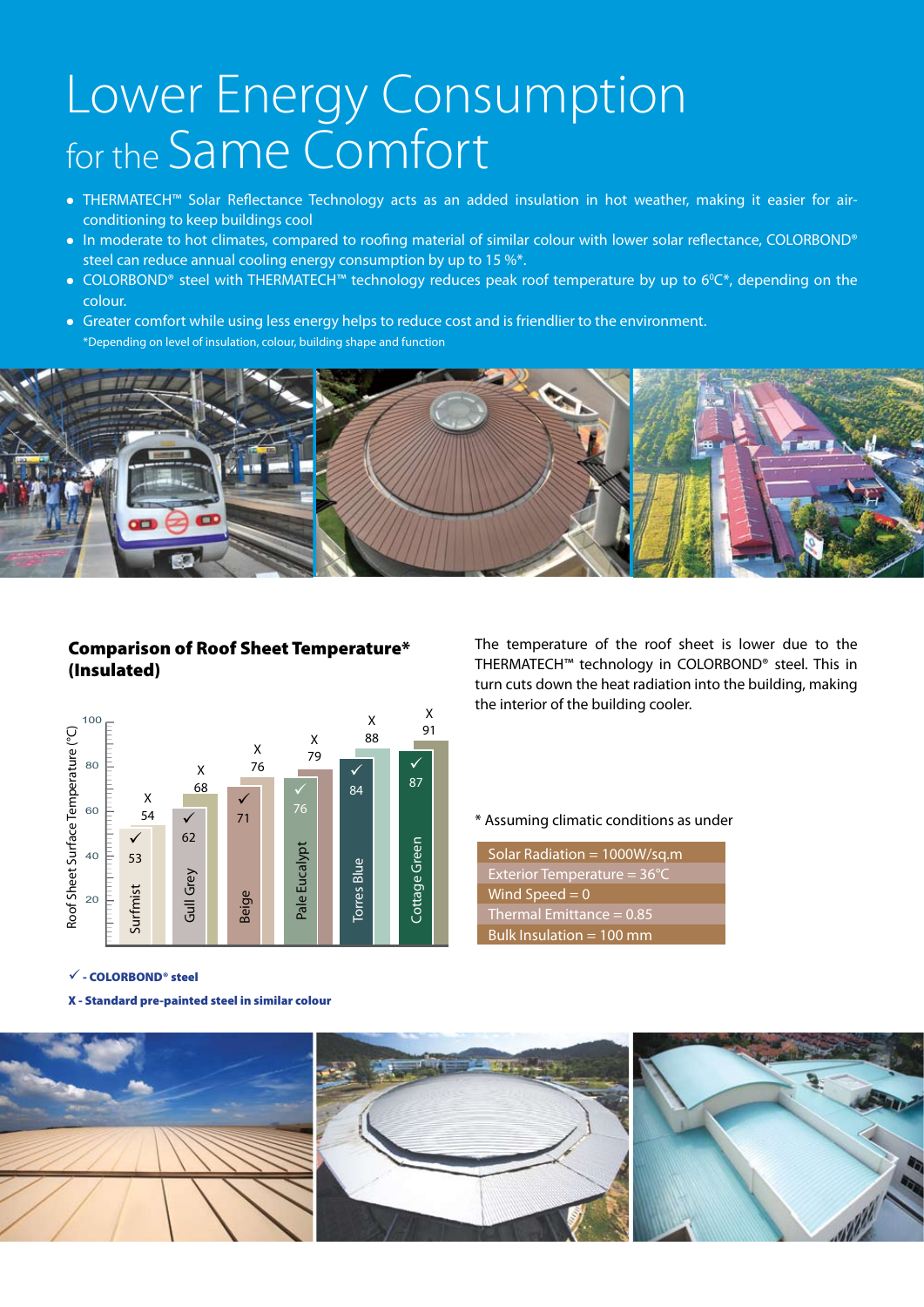### Reasons to believe in COLORBOND® steel

- Elegant colour, design versatility, lightweight strength and durability are just some of the features that have made COLORBOND® steel a favourite for architects, developers, builders, designers and the public alike.
- COLORBOND® steel with AZ150 coating (or other coating class such as AZ200) is able to provide stronger and durable resistance against corrosion as compared to conventional pre-painted steel. Research has shown that the AZ150 coating class is able to provide upto four times the lifespan as compared to conventional Z275 galvanised coating.
- Now, with the inclusion of THERMATECH™ Solar Reflectance Technology, COLORBOND® steel gives the

building industry even more than what it wants - a wider choice of thermally efficient colours and even greater durability because of reduced heat stress on the entire roofing system.

• When you choose COLORBOND® steel from Tata BlueScope Steel, you can rest be assured that we are around the corner. COLORBOND® steel is backed by a Tata BlueScope Steel Warranty\*. With up to four times the lifespan of conventional pre-painted galvanised steel, you can be confident that COLORBOND® steel will keep your next project, and your reputation, looking good for years to come.

\*Subject to terms and conditions